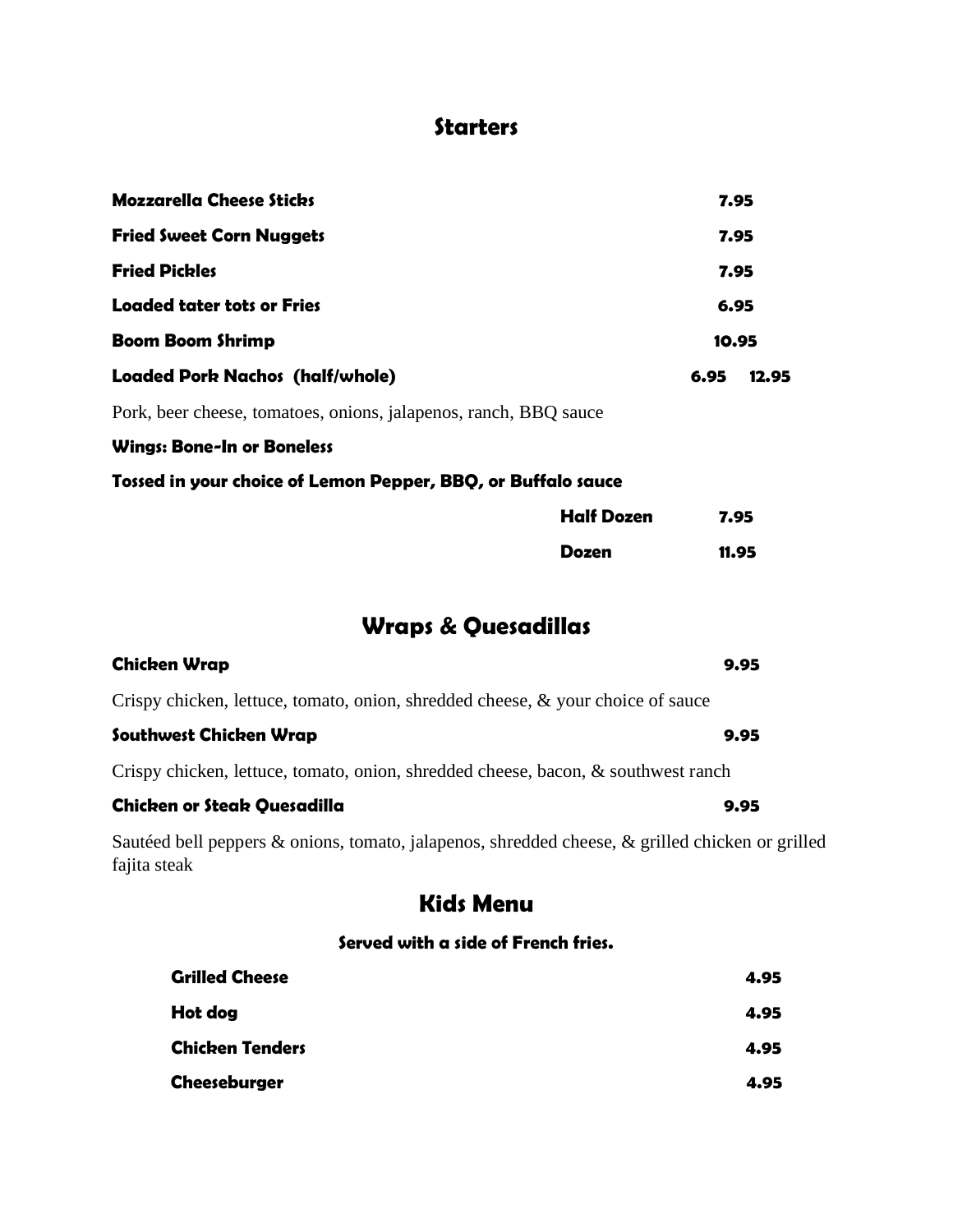# **Burgers**

## **Served with a side of French fries**

### **\*All burgers can be made into wraps\***

| <b>The Brook Burger</b>                                                                  | 10.95 |
|------------------------------------------------------------------------------------------|-------|
| 100% Angus beef patty, American cheese, lettuce, tomato, onion, & pickle                 |       |
| <b>Mushroom Swiss Burger</b>                                                             | 10.95 |
| 100% Angus beef patty topped with sauteed mushrooms $\&$ swiss cheese                    |       |
| <b>BBQ Bacon Burger</b>                                                                  | 10.95 |
| 100% Angus beef patty, bacon, American cheese, lettuce, tomato, onion, & pickle          |       |
| <b>Topped with BBQ sauce</b>                                                             |       |
| <b>Southwest Burger</b>                                                                  | 10.95 |
| 100% Angus beef patty, pepper jack cheese, lettuce, Pico de Gallo, & a southwest drizzle |       |
| <b>Patty Melt</b>                                                                        | 10.95 |
| 100% Angus Beef patty on Texas toast with grilled onions, bacon and thousand island      |       |
| <b>Philly Steak</b>                                                                      | 12.95 |
| sliced steak, grilled onions, green peppers, provolone cheese                            |       |

## **Extras**

| Side Salad                                     | 4.95 |
|------------------------------------------------|------|
| Lettuce, tomatoes, onion, cheese, and croutons |      |
| <b>French Fries</b>                            | 3.95 |
| <b>Waffle Fries</b>                            | 3.95 |
| <b>Home Style Chips</b>                        | 3.95 |
| <b>Onion Rings</b>                             | 3.95 |
| <b>Coleslaw</b>                                | 2.95 |